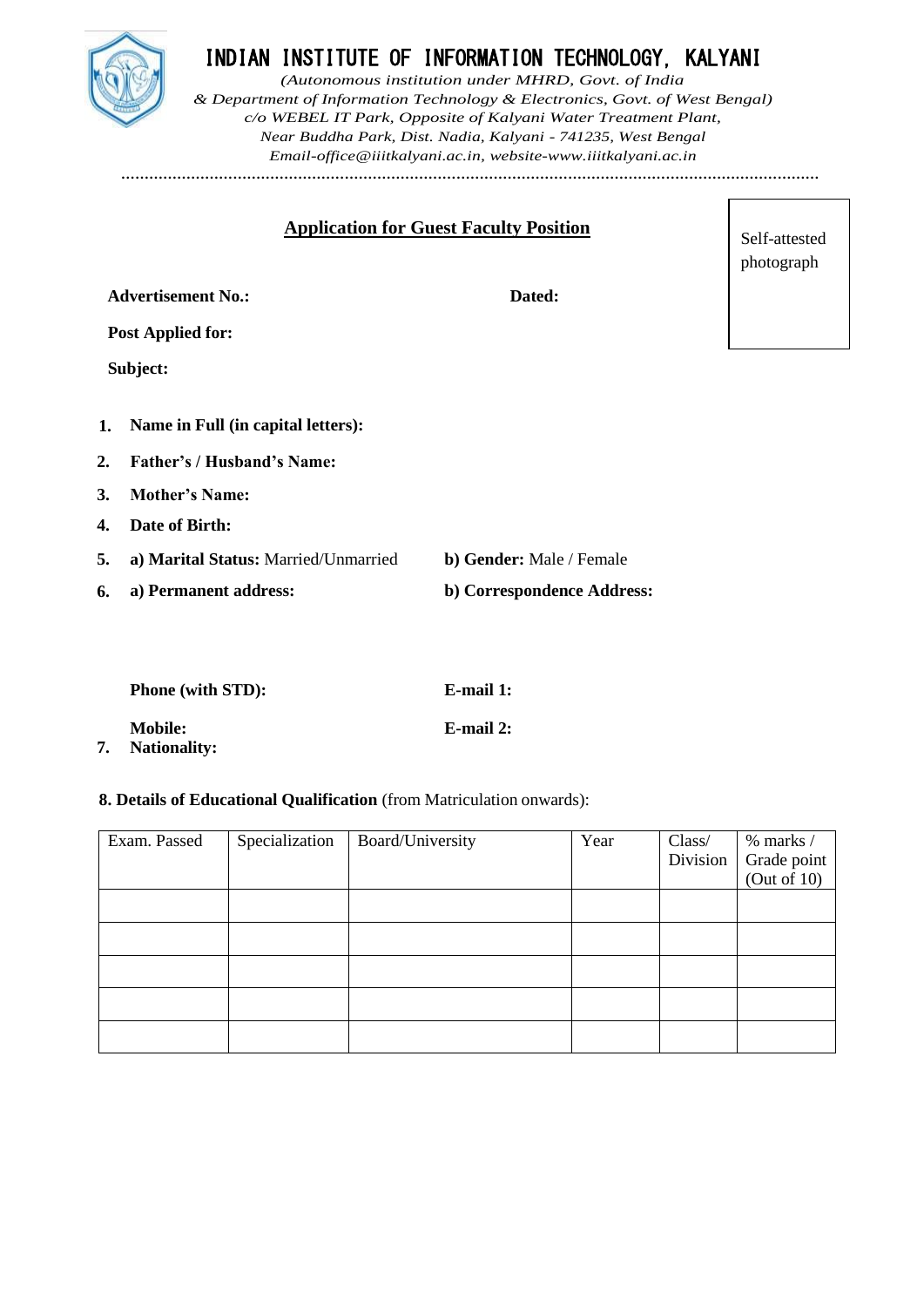

# INDIAN INSTITUTE OF INFORMATION TECHNOLOGY, KALYANI

*(Autonomous institution under MHRD, Govt. of India*

*& Department of Information Technology & Electronics, Govt. of West Bengal) c/o WEBEL IT Park, Opposite of Kalyani Water Treatment Plant, Near Buddha Park, Dist. Nadia, Kalyani - 741235, West Bengal [Email-office@iiitkalyani.ac.in, w](mailto:Email-office@iiitkalyani.ac.in)ebsite[-www.iiitkalyani.ac.in](http://www.iiitkalyani.ac.in/)*

**……………………………………………………………………………………………………………………………………**

## **9. Details of employments (In reverse chronological order):**

| S. No. | Name and<br>address of<br>employer | Designation | Pay-scale | From | To | Duration | Nature of<br>work |
|--------|------------------------------------|-------------|-----------|------|----|----------|-------------------|
|        |                                    |             |           |      |    |          |                   |
|        |                                    |             |           |      |    |          |                   |
|        |                                    |             |           |      |    |          |                   |
|        |                                    |             |           |      |    |          |                   |

# **10. Courses taught:**

| S. No. | Name of the subject | Level<br>(UG/PG) | Number of<br>times |
|--------|---------------------|------------------|--------------------|
|        |                     |                  |                    |
|        |                     |                  |                    |
|        |                     |                  |                    |

**11. Other information** (Experiments/Computational projects added to teaching laboratories/Courses offered through application of ICT/E-learning packages prepared):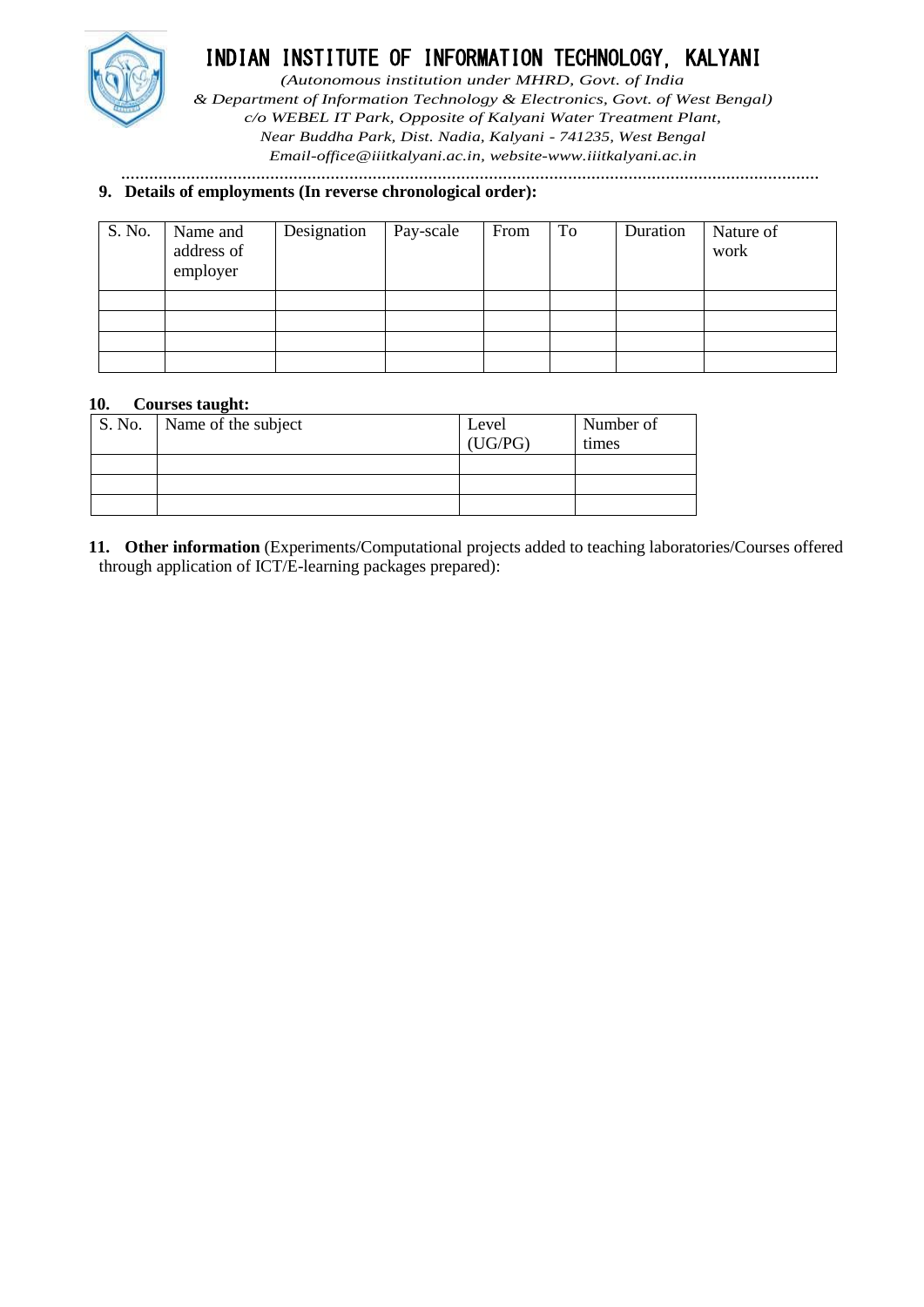## **12. Research Activities:**

### **(a) Number of Papers published (Attach list separately):**

| Journals | <b>International</b>        |  |
|----------|-----------------------------|--|
|          | <b>National</b>             |  |
|          | Conferences   International |  |
|          | <b>National</b>             |  |

# **(b) Number of Patents (Attach list separately):**

| Title | <b>International</b><br>/ National | <b>Patent ID</b><br>with date | <b>Status (Applied)</b><br>/ Granted) |
|-------|------------------------------------|-------------------------------|---------------------------------------|
|       |                                    |                               |                                       |
|       |                                    |                               |                                       |

#### **(c) Number of PhD, PG and UG Students Guided:**

|               | PhD*    |        | PG      |               | UG      |
|---------------|---------|--------|---------|---------------|---------|
| <b>Guided</b> | Ongoing | Guided | Ongoing | <b>Guided</b> | Ongoing |
|               |         |        |         |               |         |

**\****Attach list of PhD students with Name of the student, Title of thesis, Year and Status*

# **(d)Research Projects / Sponsored project/ Consultancy activities:**

| Sponsoring | Title of the Project | Period | Amount | Status (Completed/ |
|------------|----------------------|--------|--------|--------------------|
| Agency     |                      |        |        | ongoing)           |
|            |                      |        |        |                    |
|            |                      |        |        |                    |

## **13. Books / Monographs / Book Chapters**:

| S. No. | Name of book/monograph/ | Co-authors, if | Year of     | Publisher |
|--------|-------------------------|----------------|-------------|-----------|
|        | <b>Book chapters</b>    | anv            | Publication |           |
|        |                         |                |             |           |
|        |                         |                |             |           |

## **14. Seminars / Short Term Courses / Summer Schools / Winter Schools Organized:**

| Sl No. | From | Name of the<br>Course | Sponsored/Self<br>Financed | Number of<br>Participants |
|--------|------|-----------------------|----------------------------|---------------------------|
|        |      |                       |                            |                           |
|        |      |                       |                            |                           |

#### **15. Membership of Professional Bodies:**

| S. No. | Name of the Body | Grade | Membership No. with<br>validity |
|--------|------------------|-------|---------------------------------|
|        |                  |       |                                 |
|        |                  |       |                                 |

**16. Any other relevant information: (**Add Separate sheet if required)